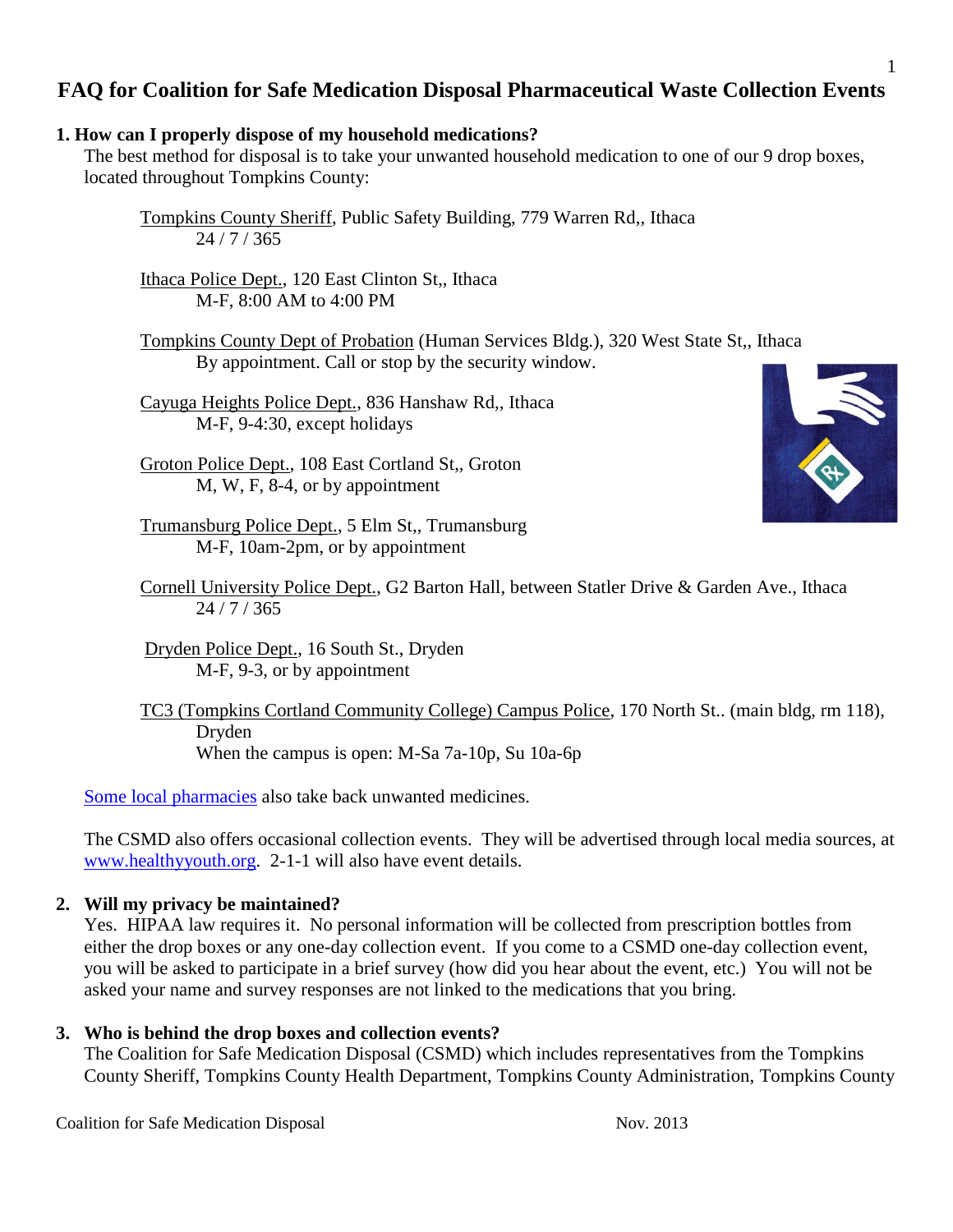Dept. of Emergency Response, Lifelong, the Community Coalition for Healthy Youth, TCAT, the Ithaca Area Wastewater Treatment Facility and private individuals.

Others supporting the effort include: Tompkins County Solid Waste Management Division, the State Police Department, local police departments, Slaterville Volunteer Fire Company, Cayuga Radio Group, Purity Ice Cream, Collegetown Bagels and the Drug Enforcement Agency.

#### **4. Who may participate?**

ONLY participants with household medications. Health care facilities, doctor offices, veterinary offices and pharmacies are NOT (by law) covered by this program.

### **Do I have to be a county resident?**

No, you don't. Tompkins County residency is NOT required. If you can make it, we will take it!

### **5. What CAN I Bring?:**

Household medications. This includes prescriptions (including controlled substances), over the counter medications, dietary supplements and veterinary medications. These can be in the form of: pills, powders, liquids, capped epi-pens, vials, sprays, inhalers, gels, ointments, etc.

If possible, please keep your medications in their original containers. Please black out your name and address on the label. Please DO NOT black out the medication name, dosage, or amount dispensed information. Blacked out or not, no personal information will be collected from bottles.

### **A. What if medication has already been removed from original container?**

Simply put the medication in a zip-lock type bag for transport to the collection event.

#### **B. Do I need to remove pills from blister packs?**

No. Please leave medications in their original packaging. Remove personal identifiers from the container. Black magic markers work well.

### **C. Can I bring a prescription that is not mine?**

Yes, as long as it is not a controlled substance. Under current law, controlled substances should never be given to anyone else except law enforcement.

#### **6. You CANNOT Bring:**

Household hazardous waste (paint, pesticides, oil, gas, etc.), mercury thermometers, Mercurochrome, or medical waste, or medical sharps (needles, syringes, lances, etc.)

#### **A. What should I do with mercury thermometers and Mercurochrome?**

Bring them to the next **household hazardous** waste collection event at the Tompkins County Recycling and Solid Waste Center, 160 Commercial Ave, Ithaca, N.Y.

### **B. What should I do with sharps (needles, lances, etc.)?**

Information on [local drop-off locations;](http://www.tompkins-co.org/health/dch/sharps-collect.htm) information [on sharps disposal](http://www.nyhealth.gov/diseases/aids/harm_reduction/needles_syringes/sharps/directory_sharpscollection.htm#directory) in other locations.

#### **7. Why is flushing medications bad for the environment?**

Medications flushed down the drain contaminate our water bodies and have adverse effects on our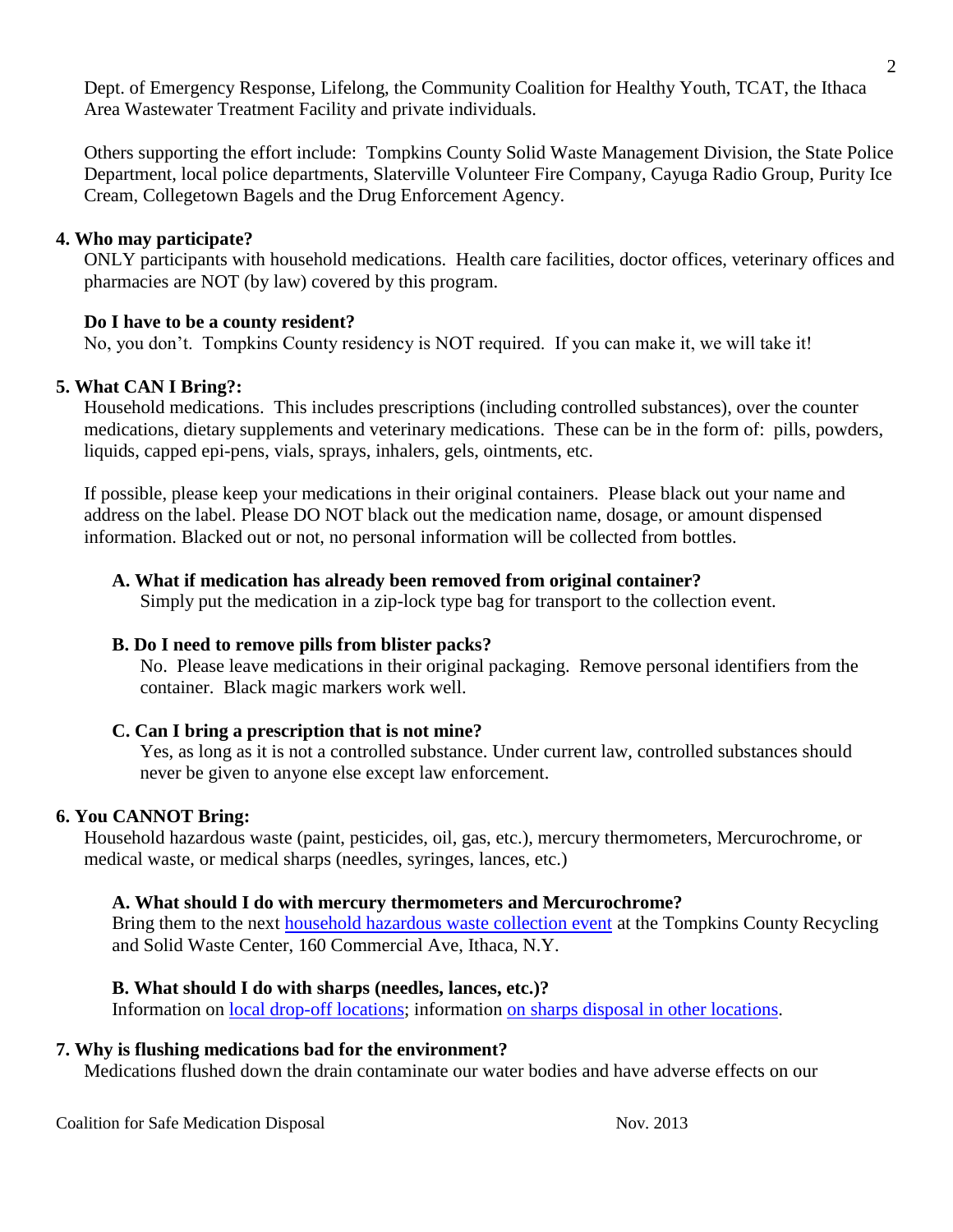environment. Wastewater treatment facilities are not currently designed to remove some of these contaminants.

Pharmaceuticals -- including antibiotics -- can be found in the drinking water supplies of at least 41 million Americans. The concentrations of the pharmaceuticals are small - far below typical medical doses - but studies have found problematic impacts on wildlife and the U.S. Environmental Protection Agency (EPA) has acknowledged that the issue is a serious concern.

### **8. Why is throwing medications in the trash bad for the environment?**

Throwing medications in the trash is also discouraged. It can lead to accidental swallowing by children or pets or could lead to misuse and/or abuse. When disposed of in the trash, these chemicals can contaminate the leachate (water that comes in contact with trash) from the landfill. Pharmaceutical contaminated leachate can end up in drinking water supplies.

### **9. Why not just hold on to these medications?**

Keeping unwanted medications in your home could lead to a number of serious problems.

A. There is a risk that someone may take your medications without your knowledge. In fact, teen abuse of pharmaceutical drugs is a growing trend in Tompkins County and across the nation. Teens say they have easy access to prescription and over-the-counter drugs in their own homes, a grandparent's or other relative's home. The best solution is to safeguard drugs you keep in your home and to promptly and properly dispose of old or unneeded medicines.

B. Many children are accidentally poisoned by consuming medications found in their or a relatives home. The rate of such of poisonings in this country has been increasing at an alarming rate.

C. Keeping unneeded medications also increasing the chance that adults will get confused and take the incorrect type or dose of medication.

#### **10. Are expired medications safe?**

"In order for a company to manufacture a drug, the Food and Drug Administration (FDA) requires that they follow good manufacturing practices. Part of this requirement includes specific testing to determine an expiration date for the drug. This date is based on ideal storage conditions away from excessive heat, cold, and humidity. After that date, there is no longer any guarantee that the drug remaining is the amount printed on the label or prescription bottle. The expiration date simply guarantees that the drug will work just as well as when it was initially made. The expiration date for over the counter drugs is printed on the bottle. The expiration date on a prescription filled at a pharmacy is assumed to be 1 year from the date that the prescription was filled, when stored under proper conditions, unless otherwise stated.

A common question regarding expiration dating is whether or not it is "safe" to take drugs after they have expired. Unfortunately, the response to this question is not an easy yes or no answer. An antibiotic known as tetracycline breaks down over time into known toxic substances that can result in kidney disease and should not be used beyond its expiration date. However, most medications simply decrease in strength over time and may not work as well for their intended purpose because the chemicals that the drug is broken down into are not active. This breakdown is faster in the presence of excessive heat and humidity (such as in a bathroom) or excessive cold (an automobile in winter). This breakdown can occur even before the expiration date, if the medication is left in improper storage conditions like outside in winter or in a car in the summer.

Coalition for Safe Medication Disposal Nov. 2013